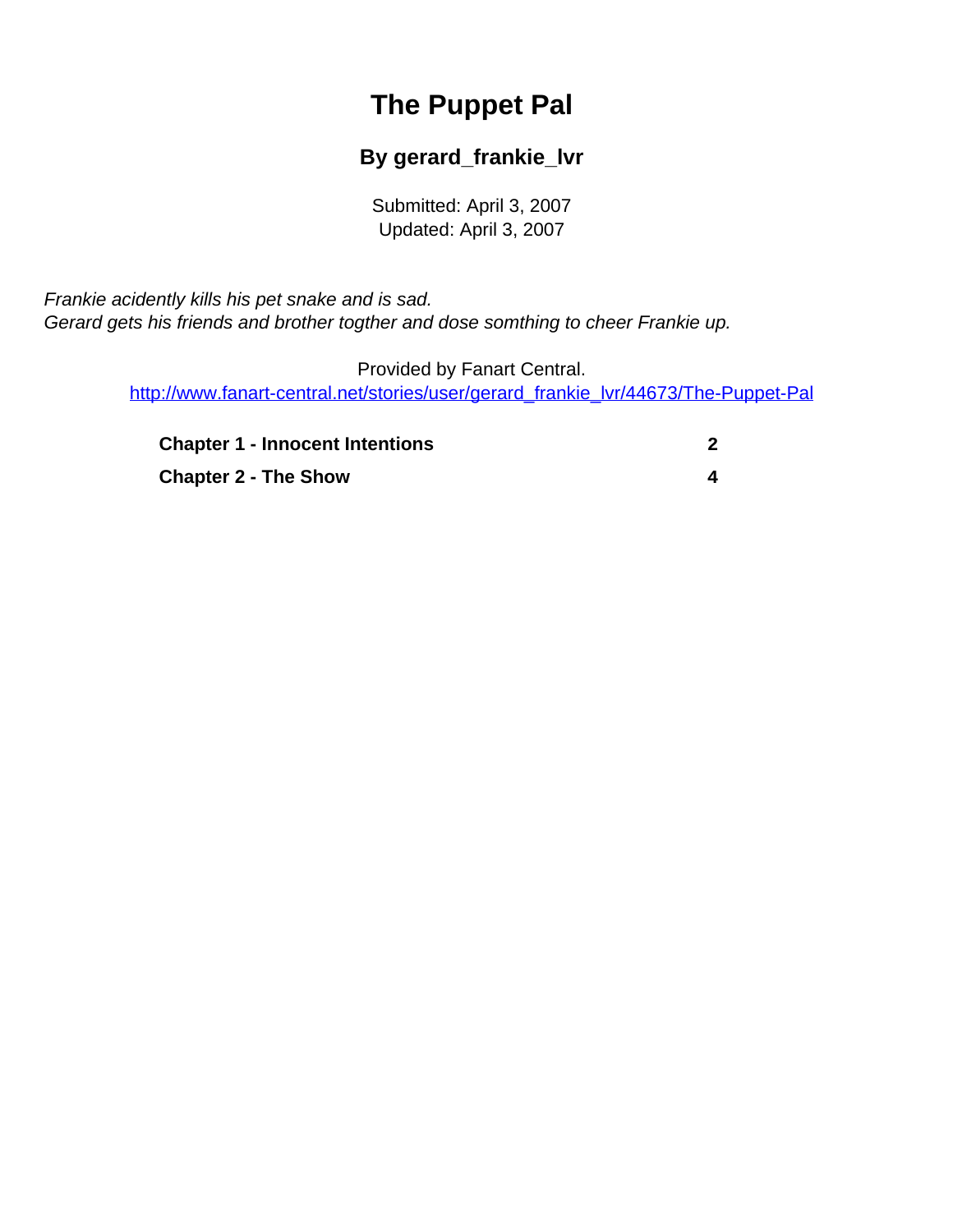## **1 - Innocent Intentions**

<span id="page-1-0"></span>"Frankie,whats wrong?"Gerard asked walking over to his sulking boyfriend."I killed my pet snake."Frankie cryed into Gerards shoulder.

"Awhh Frankie babie."Gerard cooed rubbing circels into Frankies back.

"Its not Funny!"Frankie sniffeled. "I wasent laughing,Hun."Gerard said looking down to his Frankie. "Ohh...well its still not funny."He said resting his chin on Gerards shoulder.

"Frankie stop whineing about that snake."Frankies mother said walking into the room with mrs.Way.

"But it was all my fault,i steped on him!"Frankie sobed on Gerard.

"Hmm i gots an idea."Gerard said smirking.

"Fine!Leave me to."Frankie said angerily as Gerard got up.

"Awh babe,ill be back in a litel while."Gerard said leaning down storking Frankies cheek.

"Fine!"Frankie stomped.

"Frrrrraaaannnnkkkkieeee."Gerard pleaded.

"What?"He sniffed.

"Ill be back soon,okay?Please dont be mad."Gerard said.

"Who ever said i was mad?"Frankie asked looking up to Gerard.

"You stomped your feet in a fit of rage."Mrs.Way said.

"Would you go away!?"Gerard sherkied at his mother,confused on why they were watching his and Frankies coversation.

"Okay..Jeez."Mrs.Way said Takeing Linda back to the other room with her,Linda giggeling.

"God i sware..."Gerard started.

"Well im not mad at you,I just want snakey back."Frankie inturupted Gerard.

"Oh okay."Gerard smiled at Frankie,Who smiled weakly back.

"Well bye bye for nows."Gerard cooed giving Frankie a kiss to the lips.

"Bye..."Frankie responded.

----------------------------------

"Okay,i need your help."Gerard said looking at his friends."Umm i dont get it."Jade said looking over to Gerard.

"What?"Gerard asked.

"Well you randomly walk into out room and say you need our help.."Jade said poking Daveys finger nail. "Well if you would give me the time to explain then you wouldent be confused."Gerard said fliping his hand...in a flippy manor....

"Oh yeah."Jade said still poking Daveys nail.

"Jadey Stop!"Davey squealed.

"Why?"Jade pouted."It feels funny!"Davey said in a stuffy voice.

"GUYS!"Gerard said loudly waving his arms in the air.

"GERARDS A BIRDY!"Davey claped.

"Davey..serouisly...."Gerard said annoyed.

"What did i do?"Davey asked in a fake Jersey accsent.

"Hey!Thats my line!!"Gerard yelled.

"STOP YELLING!Your Ganna Upset Fredward!"Jade yelped.

"Whats a fredward."Davey asked perky,fliping his hair back.

"....my penguin.....hes rainbow colored.....he liked porn...and eating swing sets....."Jade said with shifty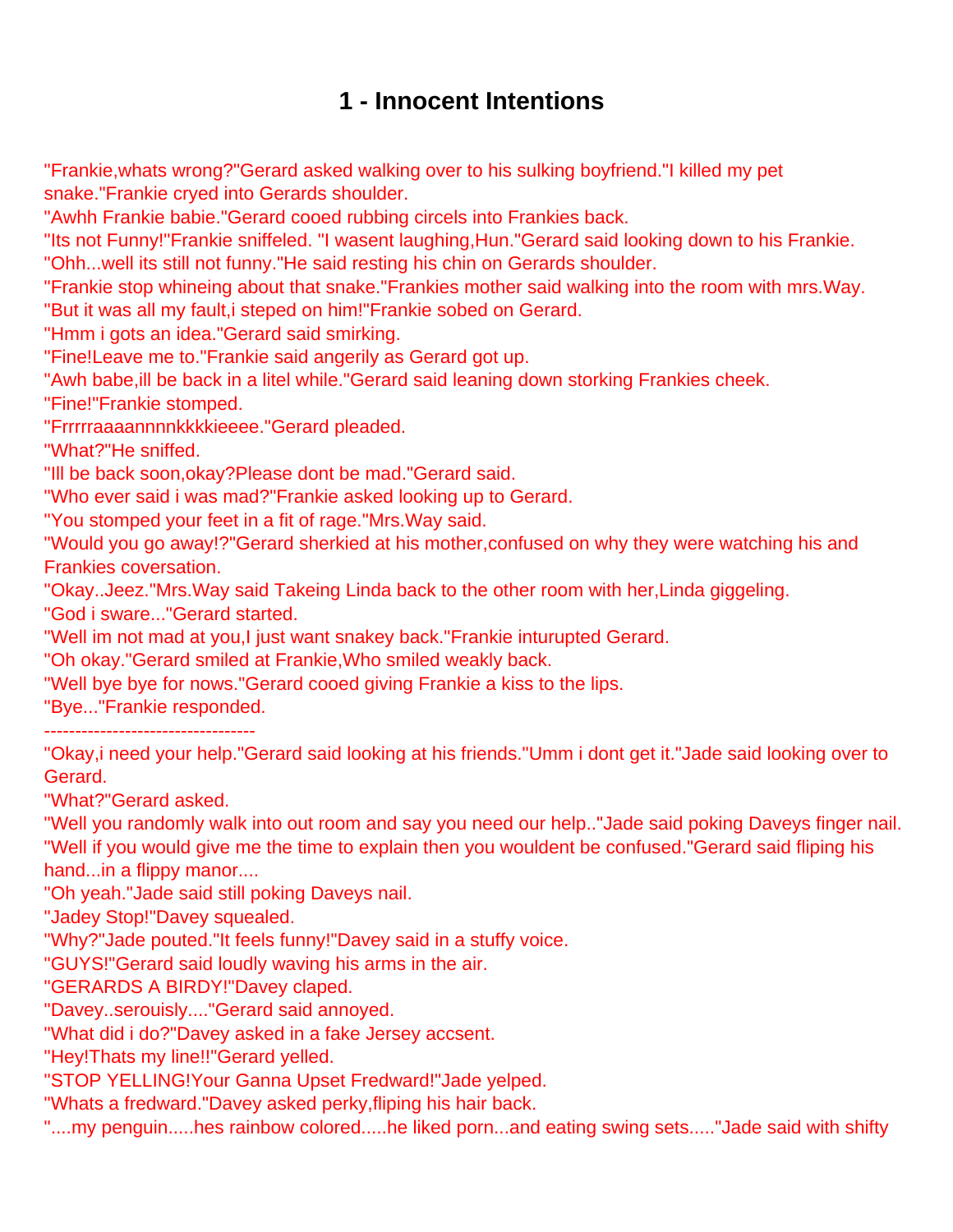eyes and playing with his fingers.

"Uhh Okay!"Davey giggeld.

"Are you guys ganna help me or not?"Gerard said."Aye Aye Capitan Gerard!"Davey and Jade sprung up and the same time soluiting.

"What the frack...?"Gerard said."what?"Asked Davey."DO I LOOK LIKE A PIRATE SLASH ARMY COMANDER TO YOU!??!"Gerard shouted.

"YES SIR!"Davey shouted back souliting agian.

Gerard looked at Davey his eye twitching.

"I MEAN NO SIR!"Davey Shouted,soulting agian.

"STOP SOULTING!"Gerard yelled.

"kay..."Davey squeaked.

-------------------------------------

"OKay do everyone knows what to do?"Gerard asked pointing his finger on a map they were using.

"Yeah...but i have a question."Jade rose his hand waving it to get Gerards attention."Yes?"Gerard said. "Whats the map for?"he asked."JADE!"Gerard yelled.

"STOP YELLING YOULL UPSET FREDWARD! HOW MANY TIMES TO I HAVE TO TELL YOU??!!!!!"Jade screamed.

"YOUR YELLING TO!"Gerard shouted.

"No...Im screaming...you in fact are the one who is yelling my dearest Gerard."Jade said.

"Well Forget about the map,Okay!"Gerard said rudley.

"Kay..."Davey said agian.

"He wasent talking to you,David!"Jade said.Davey gasped deeply putting his hands on his chest.

"You called me David!"Davey said shocked,releasing the air that filled his lungs.

"Davey,Jade knock it off.."Gerard started."Jeffree get me some gum.."He finished.

"Jeffree!?"Davey squaked."Yeah..hes been her the whole time...so has mikey."Gerard said. "Why didnt Davey know this?"Davey asked.

"Becasue your weried and refere to yourself in the 3rd person"Jeffree said elbowing Davey in the side."OKay you guys get it or not?"Gerard said standing up and puting his hands on his hips."Get what."asked mikey.

"AHHHH!"Gerard screamed pulling at his hair."What?"Mikey asked.